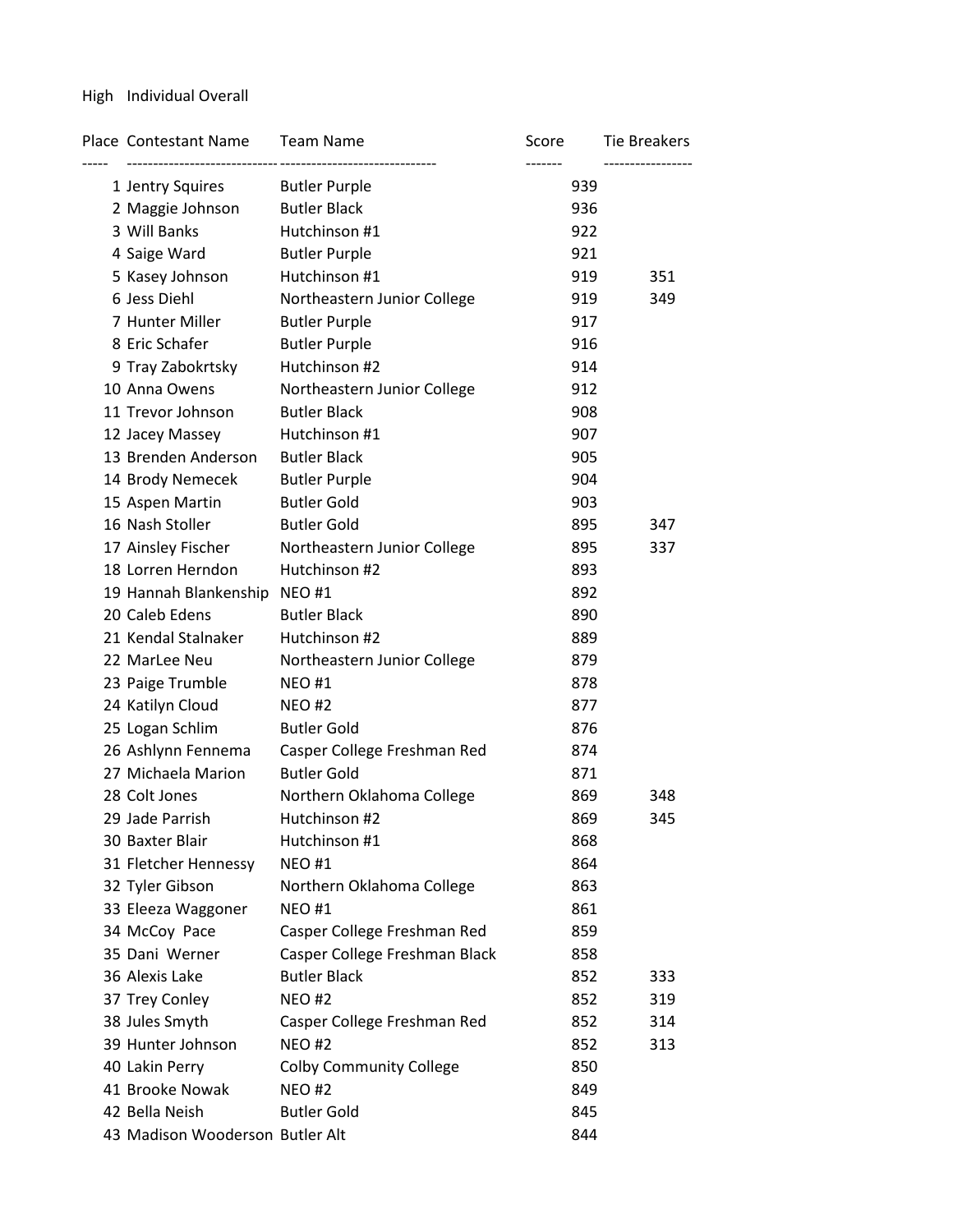| 44 Greyson Garrett     | Northern Oklahoma College          | 840 |     |
|------------------------|------------------------------------|-----|-----|
| 45 Megan Anspach       | Casper College Freshman Alt        | 839 |     |
| 46 Clay Allen          | <b>NEO #1</b>                      | 833 |     |
| 47 Tim Love            | <b>Eastern Wyoming College</b>     | 831 |     |
| 48 Justus Golding      | Casper College Freshman Red        | 830 |     |
| 49 Sarah Sergeant      | Hutchinson #1                      | 826 | 335 |
| 50 Rylea Robinson      | Hutchinson Alt                     | 826 | 320 |
| 51 Audrey Hildebran    | Casper College Freshman Black      | 826 | 319 |
| 52 Paul Buehler        | <b>NEO Alt</b>                     | 825 | 318 |
| 53 Audrey Brawner      | <b>NCTA</b>                        | 825 | 307 |
| 54 Savannah Peterson   | Casper College Freshman Black      | 823 | 326 |
| 55 Paige Noble         | Casper College Freshman Alt        | 823 | 321 |
| 56 Blake Fabrizius     | Northeastern Junior College        | 819 |     |
| 57 Jake Sellman        | Casper College Freshman Red        | 818 |     |
| 58 Dalton Lee          | <b>NEO#2</b>                       | 815 |     |
| 59 Cooper Ray          | <b>Colby Community College Alt</b> | 813 |     |
| 60 Elizabeth Burger    | Casper College Freshman Black      | 810 |     |
| 61 Libby Twitchell     | Casper College Freshman Black      | 808 |     |
| 62 Emma Jo Holland     | Hutchinson #2                      | 804 |     |
| 63 Kassie Pechanec     | <b>Colby Community College</b>     | 799 |     |
| 64 Martha Sanders      | <b>Cowley College</b>              | 797 |     |
| 65 Courtney Carr       | <b>Colby Community College</b>     | 793 |     |
| 66 Weston Schmidt      | <b>Colby Community College</b>     | 780 |     |
| 67 Emerson Randa       | <b>NECC Black</b>                  | 779 |     |
| 68 Rebecca Deming      | Northern Oklahoma College          | 777 |     |
| 69 Jake Butyenek       | <b>NEO Alt</b>                     | 776 |     |
| 70 Brayden Anderson    | <b>NECC Black</b>                  | 774 |     |
| 71 Alison Mickelson    | Casper College Freshman Alt        | 770 |     |
| 72 Clayton Runkle      | <b>NCTA</b>                        | 764 |     |
| 73 Jordan Ostemeyer    | <b>Colby Community College</b>     | 760 |     |
| 74 Madison Vaught      | Hutchinson Alt                     | 753 |     |
| 75 Brandy Happold      | <b>NECC Black</b>                  | 748 |     |
| 76 Cassidy Frey        | <b>NCTA</b>                        | 746 |     |
| 77 Trenedy Jones       | <b>NECC Grey</b>                   | 737 |     |
| 78 Lexi Rice           | <b>NCTA Alt</b>                    | 734 |     |
| 79 Connor Collins      | <b>Cowley College</b>              | 724 | 282 |
| 80 Jeremiah Lubben     | <b>NECC Grey</b>                   | 724 | 274 |
| 81 Carl Lilja          | <b>Cowley College</b>              | 713 |     |
| 82 Britney Kreikemeier | <b>NECC Black</b>                  | 710 | 287 |
| 83 Olivia Nyberg       | <b>NCTA</b>                        | 710 | 281 |
| 84 Marcus Johnson      | <b>Eastern Wyoming College</b>     | 694 |     |
| 85 Meghan Spahr        | <b>NCTA</b>                        | 684 |     |
| 86 Lindsi Hughes       | <b>NECC Black</b>                  | 682 |     |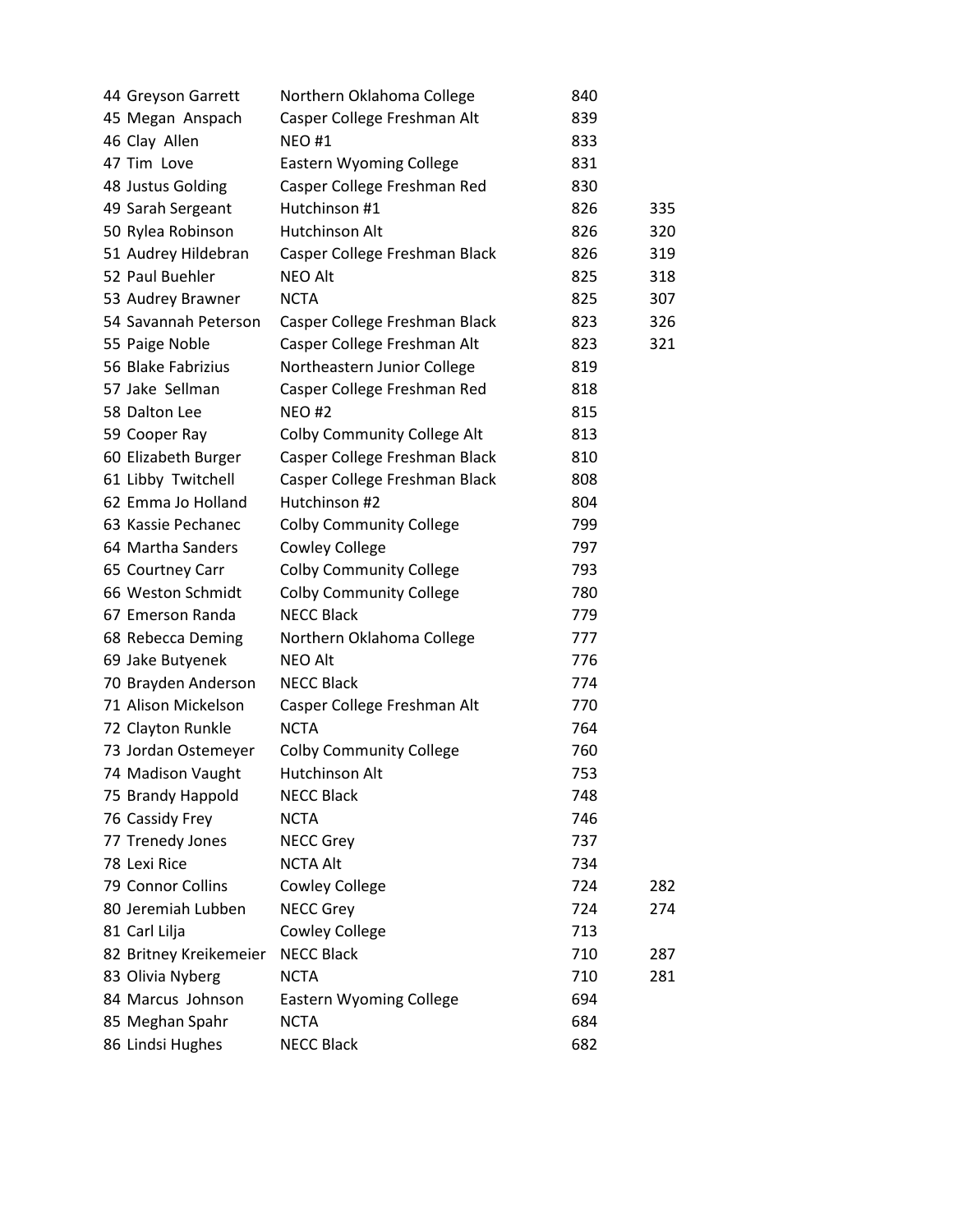### High Cattle Individual Overall

| <b>Place Contestant Name</b> | <b>Team Name</b>               |              | Score |         | Tie Breakers |
|------------------------------|--------------------------------|--------------|-------|---------|--------------|
| 1 Maggie Johnson             | <b>Butler Black</b>            |              | 381   |         |              |
| 2 Jentry Squires             | <b>Butler Purple</b>           |              | 376   |         |              |
| 3 Tray Zabokrtsky            | Hutchinson #2                  |              | 372   |         |              |
| 4 Jacey Massey               | Hutchinson #1                  |              | 370   |         |              |
| 5 Jess Diehl                 | Northeastern Junior Col        |              |       | 369 132 | 349          |
| 6 Katilyn Cloud              | <b>NEO#2</b>                   |              |       | 369 132 | 340          |
| 7 Michaela Marion            | <b>Butler Gold</b>             |              | 369   |         | 131          |
| 8 Hunter Miller              | <b>Butler Purple</b>           |              | 368   |         | 134          |
| 9 Saige Ward                 | <b>Butler Purple</b>           |              | 368   |         | 133          |
| 10 Brenden Anderson          | <b>Butler Black</b>            |              | 367   |         | 136          |
| 11 Kasey Johnson             | Hutchinson #1                  |              | 367   |         | 131          |
| 12 Ashlynn Fennema           | Casper College Freshman        | Red          | 367   |         | 122          |
| 13 Brody Nemecek             | <b>Butler Purple</b>           |              | 366   |         |              |
| 14 Anna Owens                | Northeastern Junior Col        |              | 365   |         | 139          |
| 15 Colt Jones                | Northern Oklahoma Colle        |              | 365   |         | 136          |
| 16 MarLee Neu                | Northeastern Junior Col        |              | 365   |         | 130          |
| 17 Aspen Martin              | <b>Butler Gold</b>             |              | 364   |         | 130          |
| 18 McCoy Pace                | Casper College Freshman        | Red          | 364   |         | 121          |
| 19 Eric Schafer              | <b>Butler Purple</b>           |              | 363   |         | 144          |
| 20 Hunter Johnson            | <b>NEO#2</b>                   |              | 363   |         | 121          |
| 21 Nash Stoller              | <b>Butler Gold</b>             |              | 362   |         | 133          |
| 22 Caleb Edens               | <b>Butler Black</b>            |              | 362   |         | 132          |
| 23 Lorren Herndon            | Hutchinson #2                  |              | 362   |         | 129          |
| 24 Baxter Blair              | Hutchinson #1                  |              | 361   |         |              |
| 25 Trevor Johnson            | <b>Butler Black</b>            |              | 359   |         | 134          |
| 26 Trey Conley               | <b>NEO#2</b>                   |              | 359   |         | 125          |
| 27 Dani Werner               | Casper College Freshman        | <b>Black</b> | 355   |         | 130          |
| 28 Courtney Carr             | <b>Colby Community College</b> |              | 355   |         | 119          |
| 29 Logan Schlim              | <b>Butler Gold</b>             |              | 353   |         | 133          |
| 30 Brooke Nowak              | <b>NEO#2</b>                   |              | 353   |         | 127          |
| 31 Clay Allen                | <b>NEO#1</b>                   |              | 353   |         | 125          |
| 32 Tyler Gibson              | Northern Oklahoma Colle        |              |       | 351 123 | 323          |
| 33 Jules Smyth               | Casper College Freshman        | Red          |       | 351 123 | 314          |
| 34 Ainsley Fischer           | Northeastern Junior Col        |              | 350   |         |              |
| 35 Hannah Blankenship        | <b>NEO#1</b>                   |              | 349   |         | 127          |
| 36 Tim Love                  | <b>Eastern Wyoming College</b> |              | 349   |         | 121          |
| 37 Kendal Stalnaker          | Hutchinson #2                  |              | 347   |         | 128          |
| 38 Paige Trumble             | <b>NEO#1</b>                   |              | 347   |         | 125          |
| 39 Will Banks                | Hutchinson #1                  |              | 346   |         | 135          |
| 40 Audrey Brawner            | <b>NCTA</b>                    |              | 346   |         | 120          |
| 41 Bella Neish               | <b>Butler Gold</b>             |              | 345   |         | 132          |
| 42 Eleeza Waggoner           | <b>NEO#1</b>                   |              | 345   |         | 124          |
| 43 Lakin Perry               | <b>Colby Community College</b> |              | 342   |         |              |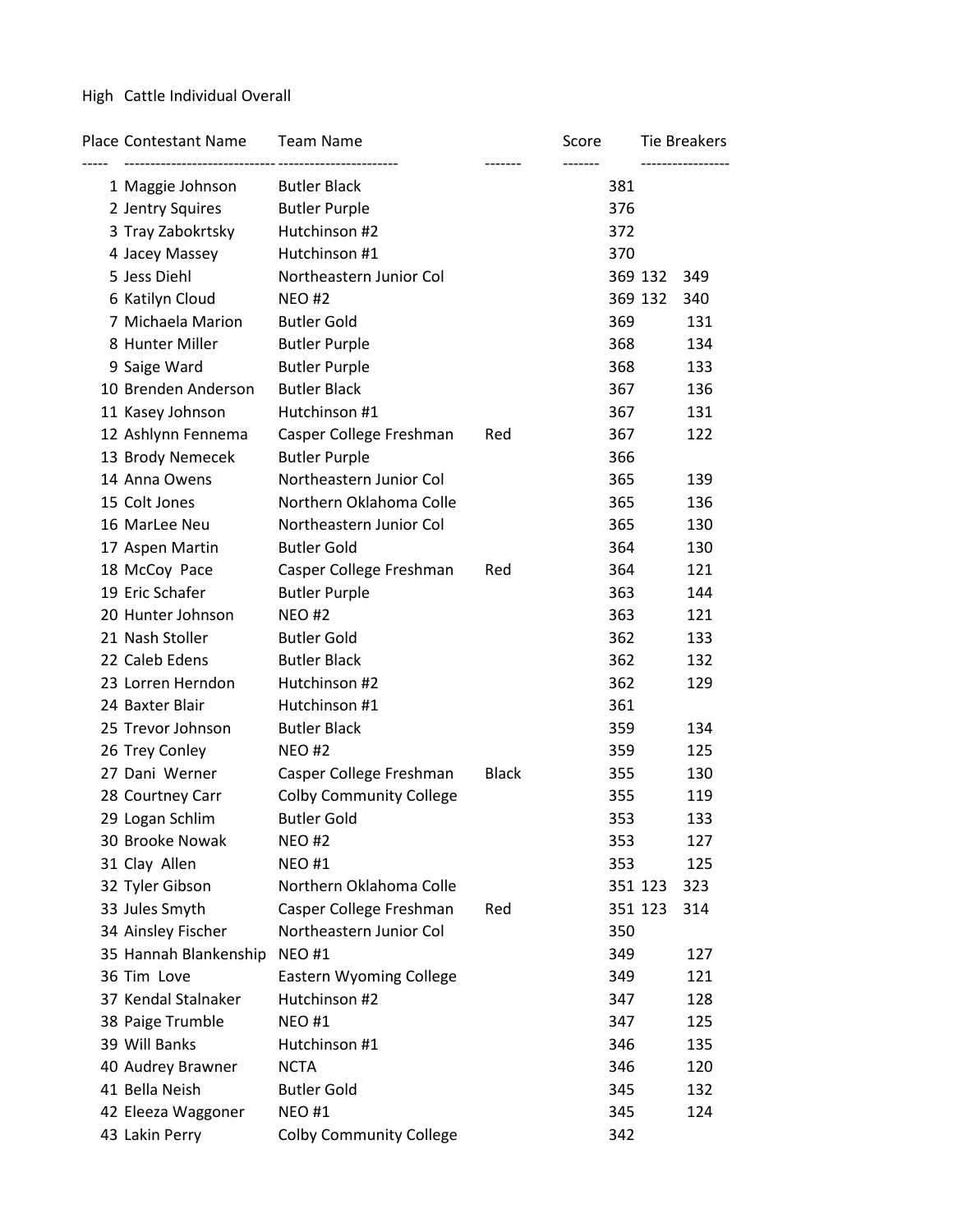| 44 Fletcher Hennessy            | NEO #1                         |              | 337 |     |
|---------------------------------|--------------------------------|--------------|-----|-----|
| 45 Alexis Lake                  | <b>Butler Black</b>            |              | 333 | 120 |
| 46 Cooper Ray                   | <b>Colby Community College</b> | Alt          | 333 | 112 |
| 47 Elizabeth Burger             | Casper College Freshman        | <b>Black</b> | 332 |     |
| 48 Paige Noble                  | Casper College Freshman        | Alt          | 331 |     |
| 49 Megan Anspach                | Casper College Freshman        | Alt          | 329 |     |
| 50 Madison Wooderson Butler Alt |                                |              | 328 |     |
| 51 Greyson Garrett              | Northern Oklahoma Colle        |              | 323 | 128 |
| 52 Jade Parrish                 | Hutchinson #2                  |              | 323 | 127 |
| 53 Kassie Pechanec              | <b>Colby Community College</b> |              | 319 | 116 |
| 54 Paul Buehler                 | <b>NEO Alt</b>                 |              | 319 | 115 |
| 55 Emma Jo Holland              | Hutchinson #2                  |              | 317 |     |
| 56 Savannah Peterson            | Casper College Freshman        | <b>Black</b> | 315 | 120 |
| 57 Audrey Hildebran             | Casper College Freshman        | <b>Black</b> | 315 | 118 |
| 58 Rebecca Deming               | Northern Oklahoma Colle        |              | 314 | 119 |
| 59 Libby Twitchell              | Casper College Freshman        | <b>Black</b> | 314 | 116 |
| 60 Brandy Happold               | <b>NECC Black</b>              |              | 314 | 113 |
| 61 Emerson Randa                | <b>NECC Black</b>              |              | 313 |     |
| 62 Blake Fabrizius              | Northeastern Junior Col        |              | 312 | 129 |
| 63 Rylea Robinson               | Hutchinson Alt                 |              | 312 | 116 |
| 64 Martha Sanders               | <b>Cowley College</b>          |              | 312 | 112 |
| 65 Dalton Lee                   | <b>NEO#2</b>                   |              | 309 | 118 |
| 66 Jake Sellman                 | Casper College Freshman        | Red          | 309 | 116 |
| 67 Weston Schmidt               | <b>Colby Community College</b> |              | 303 |     |
| 68 Sarah Sergeant               | Hutchinson #1                  |              | 302 | 121 |
| 69 Justus Golding               | Casper College Freshman        | Red          | 302 | 119 |
| 70 Clayton Runkle               | <b>NCTA</b>                    |              | 302 | 111 |
| 71 Jordan Ostemeyer             | <b>Colby Community College</b> |              | 301 |     |
| 72 Trenedy Jones                | <b>NECC Grey</b>               |              | 296 |     |
| 73 Carl Lilja                   | <b>Cowley College</b>          |              | 292 |     |
| 74 Madison Vaught               | Hutchinson Alt                 |              | 291 |     |
| 75 Alison Mickelson             | Casper College Freshman        | Alt          | 287 |     |
| 76 Brayden Anderson             | <b>NECC Black</b>              |              | 285 | 112 |
| 77 Olivia Nyberg                | <b>NCTA</b>                    |              | 285 | 110 |
| 78 Jake Butyenek                | <b>NEO Alt</b>                 |              | 282 |     |
| 79 Jeremiah Lubben              | <b>NECC Grey</b>               |              | 279 |     |
| 80 Marcus Johnson               | <b>Eastern Wyoming College</b> |              | 278 |     |
| 81 Cassidy Frey                 | <b>NCTA</b>                    |              | 272 |     |
| 82 Lexi Rice                    | <b>NCTA Alt</b>                |              | 266 |     |
| 83 Meghan Spahr                 | <b>NCTA</b>                    |              | 261 |     |
| 84 Britney Kreikemeier          | <b>NECC Black</b>              |              | 260 |     |
| 85 Lindsi Hughes                | <b>NECC Black</b>              |              | 247 |     |
| 86 Connor Collins               | <b>Cowley College</b>          |              | 241 |     |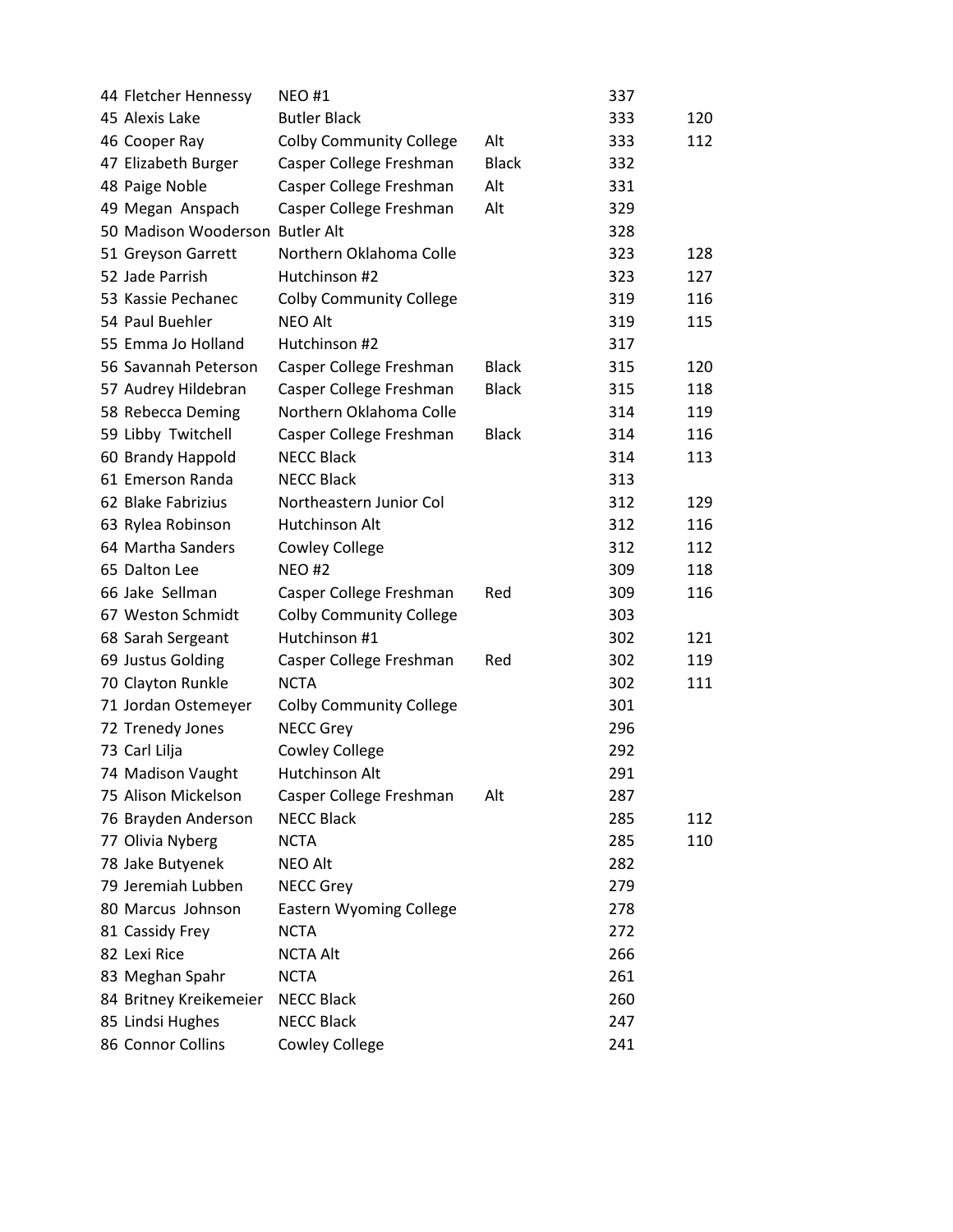### High Individual Overall Swine

| Place Contestant Name | <b>Team Name</b>            | Score<br>------- | <b>Tie Breakers</b> |     |
|-----------------------|-----------------------------|------------------|---------------------|-----|
| 1 Will Banks          | Hutchinson #1               | 243              |                     |     |
| 2 Eric Schafer        | <b>Butler Purple</b>        | 239              | 95                  |     |
| 3 Kasey Johnson       | Hutchinson #1               | 239              | 89                  |     |
| 4 Jentry Squires      | <b>Butler Purple</b>        | 234              |                     |     |
| 5 Brody Nemecek       | <b>Butler Purple</b>        | 232              |                     |     |
| 6 Jade Parrish        | Hutchinson #2               | 230              |                     |     |
| 7 Aspen Martin        | <b>Butler Gold</b>          | 229              |                     |     |
| 8 Jess Diehl          | Northeastelege              | 225              | 84                  |     |
| 9 Kendal Stalnaker    | Hutchinson #2               | 225              | 80                  |     |
| 10 Anna Owens         | Northeastelege              | 224              | 89                  |     |
| 11 Brenden Anderson   | <b>Butler Black</b>         | 224              | 87                  |     |
| 12 Colt Jones         | Northern Cge                | 224              | 81                  |     |
| 13 Maggie Johnson     | <b>Butler Black</b>         | 223              |                     |     |
| 14 Trevor Johnson     | <b>Butler Black</b>         | 222              | 83                  | 358 |
| 15 Jacey Massey       | Hutchinson #1               | 222              | 83                  | 341 |
| 16 Saige Ward         | <b>Butler Purple</b>        | 221              | 84                  |     |
| 17 Tyler Gibson       | Northern Cge                | 221              | 83                  |     |
| 18 Tray Zabokrtsky    | Hutchinson #2               | 220              | 83                  |     |
| 19 Dani Werner        | Casper Col Black            | 220              | 79                  |     |
| 20 Paul Buehler       | <b>NEO Alt</b>              | 218              | 81                  |     |
| 21 Hannah Blankenship | <b>NEO#1</b>                | 218              | 79                  | 337 |
| 22 Alexis Lake        | <b>Butler Black</b>         | 218              | 79                  | 333 |
| 23 Savannah Peterson  | Casper Col Black            | 216              | 79                  |     |
| 24 Logan Schlim       | <b>Butler Gold</b>          | 216              | 77                  | 339 |
| 25 Justus Golding     | Casper Col Red              | 216              | 77                  | 323 |
| 26 Connor Collins     | <b>Cowley College</b>       | 216              | 70                  |     |
| 27 Madison Wooderson  | <b>Butler Alt</b>           | 215              | 81                  |     |
| 28 Ainsley Fischer    | Northeastelege              | 215              | 76                  |     |
| 29 Eleeza Waggoner    | <b>NEO#1</b>                | 214              | 79                  |     |
| 30 Jake Sellman       | Casper Col Red              | 214              | 72                  | 302 |
| 31 Jordan Ostemeyer   | <b>Colby Community Coll</b> | 214              | 72                  | 291 |
| 32 Lorren Herndon     | Hutchinson #2               | 213              | 81                  |     |
| 33 Dalton Lee         | <b>NEO#2</b>                | 213              | 76                  |     |
| 34 Hunter Miller      | <b>Butler Purple</b>        | 212              | 82                  |     |
| 35 Nash Stoller       | <b>Butler Gold</b>          | 212              | 80                  |     |
| 36 Paige Trumble      | <b>NEO#1</b>                | 212              | 78                  |     |
| 37 McCoy Pace         | Casper Col Red              | 212              | 75                  |     |
| 38 Alison Mickelson   | Casper Col Alt              | 210              |                     |     |
| 39 MarLee Neu         | Northeastelege              | 209              | 81                  |     |
| 40 Rylea Robinson     | Hutchinson Alt              | 209              | 78                  |     |
| 41 Katilyn Cloud      | <b>NEO#2</b>                | 207              | 82                  | 340 |
| 42 Sarah Sergeant     | Hutchinson #1               | 207              | 82                  | 335 |
| 43 Caleb Edens        | <b>Butler Black</b>         | 207              | 79                  |     |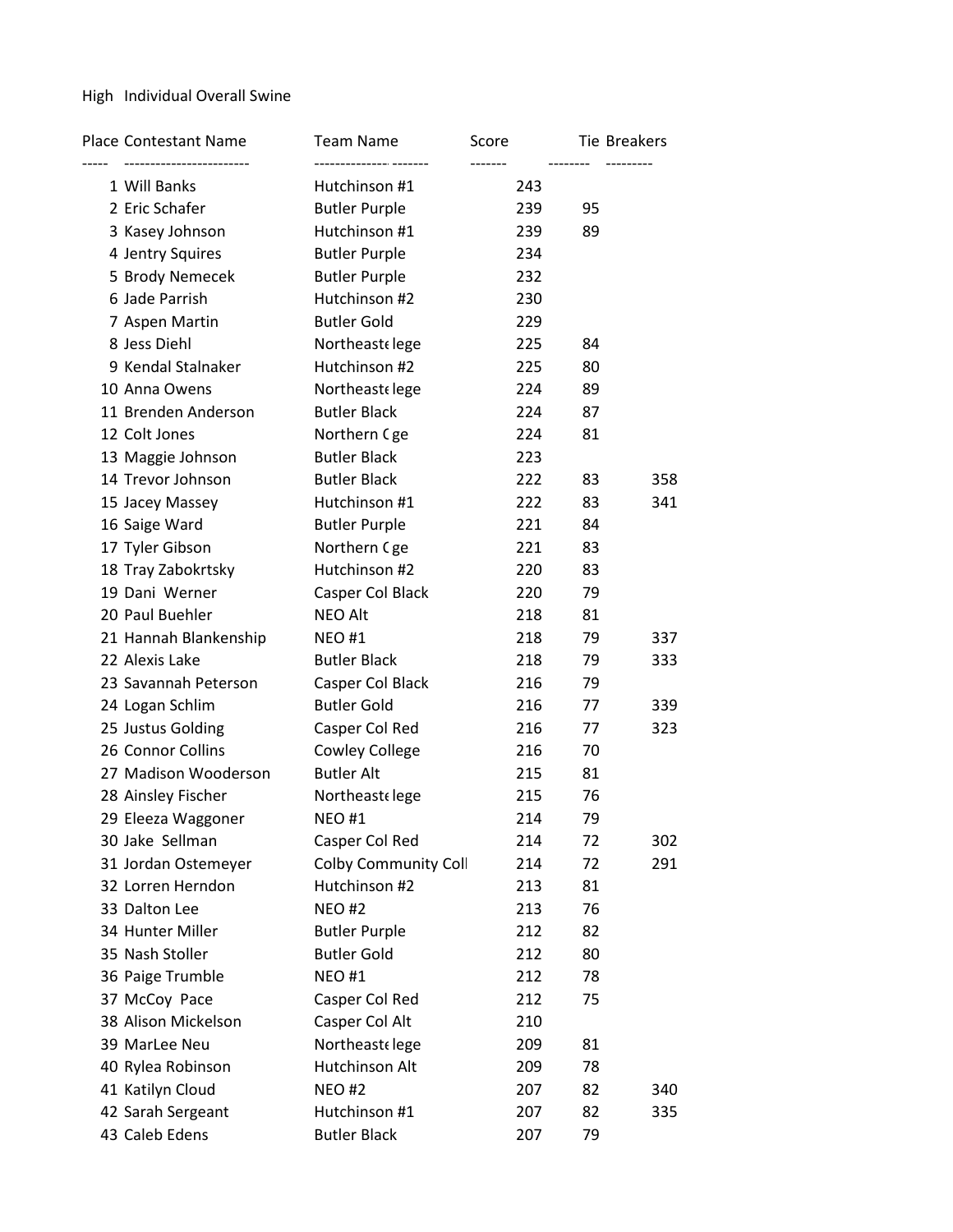| 44 Brooke Nowak        | <b>NEO#2</b>                | 207 | 73 |
|------------------------|-----------------------------|-----|----|
| 45 Fletcher Hennessy   | <b>NEO#1</b>                | 206 | 80 |
| 46 Michaela Marion     | <b>Butler Gold</b>          | 206 | 79 |
| 47 Megan Anspach       | Casper Col Alt              | 205 |    |
| 48 Trey Conley         | <b>NEO#2</b>                | 204 | 77 |
| 49 Martha Sanders      | <b>Cowley College</b>       | 204 | 74 |
| 50 Jake Butyenek       | <b>NEO Alt</b>              | 204 | 73 |
| 51 Audrey Brawner      | <b>NCTA</b>                 | 203 |    |
| 52 Tim Love            | <b>Eastern Wyoming Coll</b> | 202 |    |
| 53 Ashlynn Fennema     | Casper Col Red              | 199 | 76 |
| 54 Greyson Garrett     | Northern Cge                | 199 | 75 |
| 55 Lakin Perry         | <b>Colby Community Coll</b> | 198 |    |
| 56 Weston Schmidt      | <b>Colby Community Coll</b> | 197 |    |
| 57 Audrey Hildebran    | Casper Col Black            | 196 | 76 |
| 58 Bella Neish         | <b>Butler Gold</b>          | 196 | 74 |
| 59 Jules Smyth         | Casper Col Red              | 196 | 71 |
| 60 Brayden Anderson    | <b>NECC Black</b>           | 195 | 73 |
| 61 Blake Fabrizius     | Northeastelege              | 195 | 70 |
| 62 Cooper Ray          | Colby Com Alt               | 194 | 76 |
| 63 Madison Vaught      | Hutchinson Alt              | 194 | 73 |
| 64 Libby Twitchell     | Casper Col Black            | 192 |    |
| 65 Baxter Blair        | Hutchinson #1               | 191 | 80 |
| 66 Hunter Johnson      | <b>NEO#2</b>                | 191 | 76 |
| 67 Clayton Runkle      | <b>NCTA</b>                 | 191 | 72 |
| 68 Kassie Pechanec     | Colby Community Coll        | 190 | 71 |
| 69 Emerson Randa       | <b>NECC Black</b>           | 190 | 70 |
| 70 Trenedy Jones       | <b>NECC Grey</b>            | 189 | 70 |
| 71 Lexi Rice           | <b>NCTA Alt</b>             | 189 | 67 |
| 72 Lindsi Hughes       | <b>NECC Black</b>           | 188 |    |
| 73 Emma Jo Holland     | Hutchinson #2               | 187 | 78 |
| 74 Clay Allen          | <b>NEO#1</b>                | 187 | 75 |
| 75 Jeremiah Lubben     | <b>NECC Grey</b>            | 187 | 69 |
| 76 Brandy Happold      | <b>NECC Black</b>           | 187 | 66 |
| 77 Elizabeth Burger    | Casper Col Black            | 185 |    |
| 78 Britney Kreikemeier | <b>NECC Black</b>           | 183 |    |
| 79 Paige Noble         | Casper Col Alt              | 180 | 72 |
| 80 Rebecca Deming      | Northern Cge                | 180 | 71 |
| 81 Cassidy Frey        | <b>NCTA</b>                 | 179 |    |
| 82 Meghan Spahr        | <b>NCTA</b>                 | 175 | 70 |
| 83 Courtney Carr       | <b>Colby Community Coll</b> | 175 | 66 |
| 84 Marcus Johnson      | <b>Eastern Wyoming Coll</b> | 174 |    |
| 85 Olivia Nyberg       | <b>NCTA</b>                 | 172 |    |
| 86 Carl Lilja          | <b>Cowley College</b>       | 146 |    |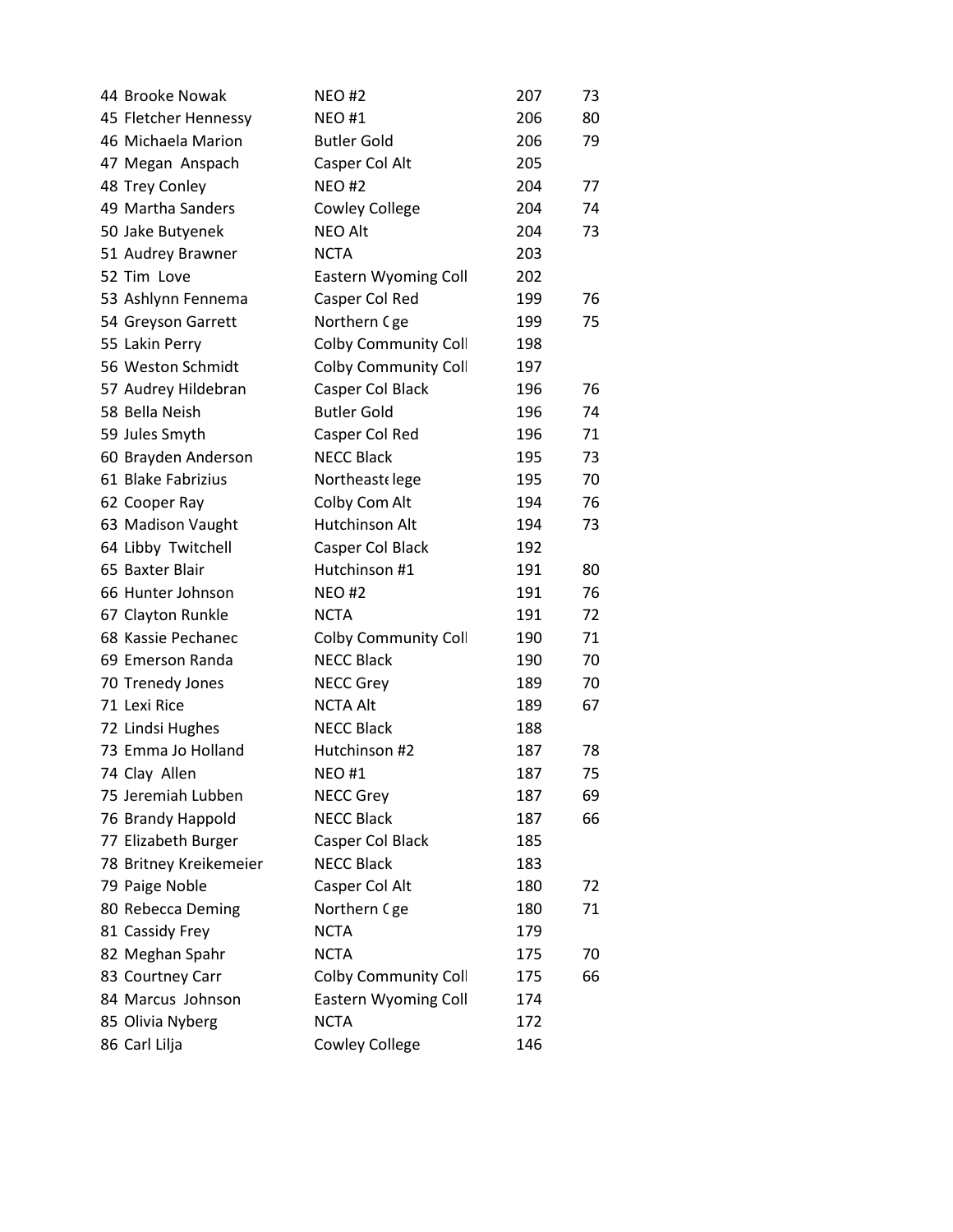## High Sheep/Goats Individual Overall

| Place | <b>Contestant Name</b><br>------------------------------- | <b>Team Name</b><br>------------------------ | Score | <b>Tie Breakers</b> |
|-------|-----------------------------------------------------------|----------------------------------------------|-------|---------------------|
|       | 1 Hunter Miller                                           | <b>Butler Purple</b>                         | 337   | -----------------   |
|       | 2 Will Banks                                              | Hutchinson #1                                | 333   |                     |
|       | 3 Maggie Johnson                                          | <b>Butler Black</b>                          | 332   | 143                 |
|       | 4 Saige Ward                                              | <b>Butler Purple</b>                         | 332   | 136                 |
|       | 5 Ainsley Fischer                                         | Northeastern Junior Col lege                 | 330   |                     |
|       | 6 Jentry Squires                                          | <b>Butler Purple</b>                         | 329   |                     |
|       | 7 Trevor Johnson                                          | <b>Butler Black</b>                          | 327   |                     |
|       | 8 Jess Diehl                                              | Northeastern Junior Col lege                 | 325   | 133                 |
|       | 9 Hannah Blankenship                                      | <b>NEO#1</b>                                 | 325   | 131                 |
|       | 10 Anna Owens                                             | Northeastern Junior Col lege                 | 323   |                     |
|       | 11 Tray Zabokrtsky                                        | Hutchinson #2                                | 322   |                     |
|       | 12 Fletcher Hennessy                                      | <b>NEO#1</b>                                 | 321   | 136                 |
|       | 13 Nash Stoller                                           | <b>Butler Gold</b>                           |       | 321 134<br>347      |
|       | 14 Caleb Edens                                            | <b>Butler Black</b>                          |       | 321 134<br>345      |
|       | 15 Paige Trumble                                          | <b>NEO#1</b>                                 | 319   |                     |
|       | 16 Lorren Herndon                                         | Hutchinson #2                                | 318   | 134                 |
|       | 17 Greyson Garrett                                        | Northern Oklahoma College                    | 318   | 131                 |
|       | 18 Sarah Sergeant                                         | Hutchinson #1                                | 317   | 132                 |
|       | 19 Kendal Stalnaker                                       | Hutchinson #2                                | 317   | 131                 |
|       | 20 Jade Parrish                                           | Hutchinson #2                                | 316   | 131                 |
|       | 21 Baxter Blair                                           | Hutchinson #1                                | 316   | 130                 |
|       | 22 Jacey Massey                                           | Hutchinson #1                                | 315   | 130                 |
|       | 23 Audrey Hildebran                                       | Casper College Freshman Black                | 315   | 125                 |
|       | 24 Eric Schafer                                           | <b>Butler Purple</b>                         | 314   | 136                 |
|       | 25 Brenden Anderson                                       | <b>Butler Black</b>                          | 314   | 134                 |
|       | 26 Kasey Johnson                                          | Hutchinson #1                                | 313   |                     |
|       | 27 Justus Golding                                         | Casper College Freshman Red                  | 312   | 127                 |
|       | 28 Blake Fabrizius                                        | Northeastern Junior Col lege                 | 312   | 126                 |
|       | 29 Paige Noble                                            | Casper College Freshman Alt                  | 312   | 124                 |
|       | 30 Aspen Martin                                           | <b>Butler Gold</b>                           | 310   | 127                 |
|       | 31 Lakin Perry                                            | <b>Colby Community College</b>               | 310   | 122                 |
|       | 32 Ashlynn Fennema                                        | Casper College Freshman Red                  | 308   |                     |
|       | 33 Logan Schlim                                           | <b>Butler Gold</b>                           | 307   |                     |
|       | 34 Brody Nemecek                                          | <b>Butler Purple</b>                         | 306   |                     |
|       | 35 Rylea Robinson                                         | Hutchinson Alt                               | 305   | 126                 |
|       | 36 Jules Smyth                                            | Casper College Freshman Red                  | 305   | 120                 |
|       | 37 MarLee Neu                                             | Northeastern Junior Col lege                 | 305   | 117                 |
|       | 38 Megan Anspach                                          | Casper College Freshman Alt                  | 305   | 115                 |
|       | 39 Bella Neish                                            | <b>Butler Gold</b>                           | 304   |                     |
|       | 40 Libby Twitchell                                        | Casper College Freshman Black                | 302   | 129                 |
|       | 41 Eleeza Waggoner                                        | <b>NEO#1</b>                                 | 302   | 125                 |
|       | 42 Alexis Lake                                            | <b>Butler Black</b>                          | 301   | 134                 |
|       | 43 Katilyn Cloud                                          | <b>NEO#2</b>                                 | 301   | 126                 |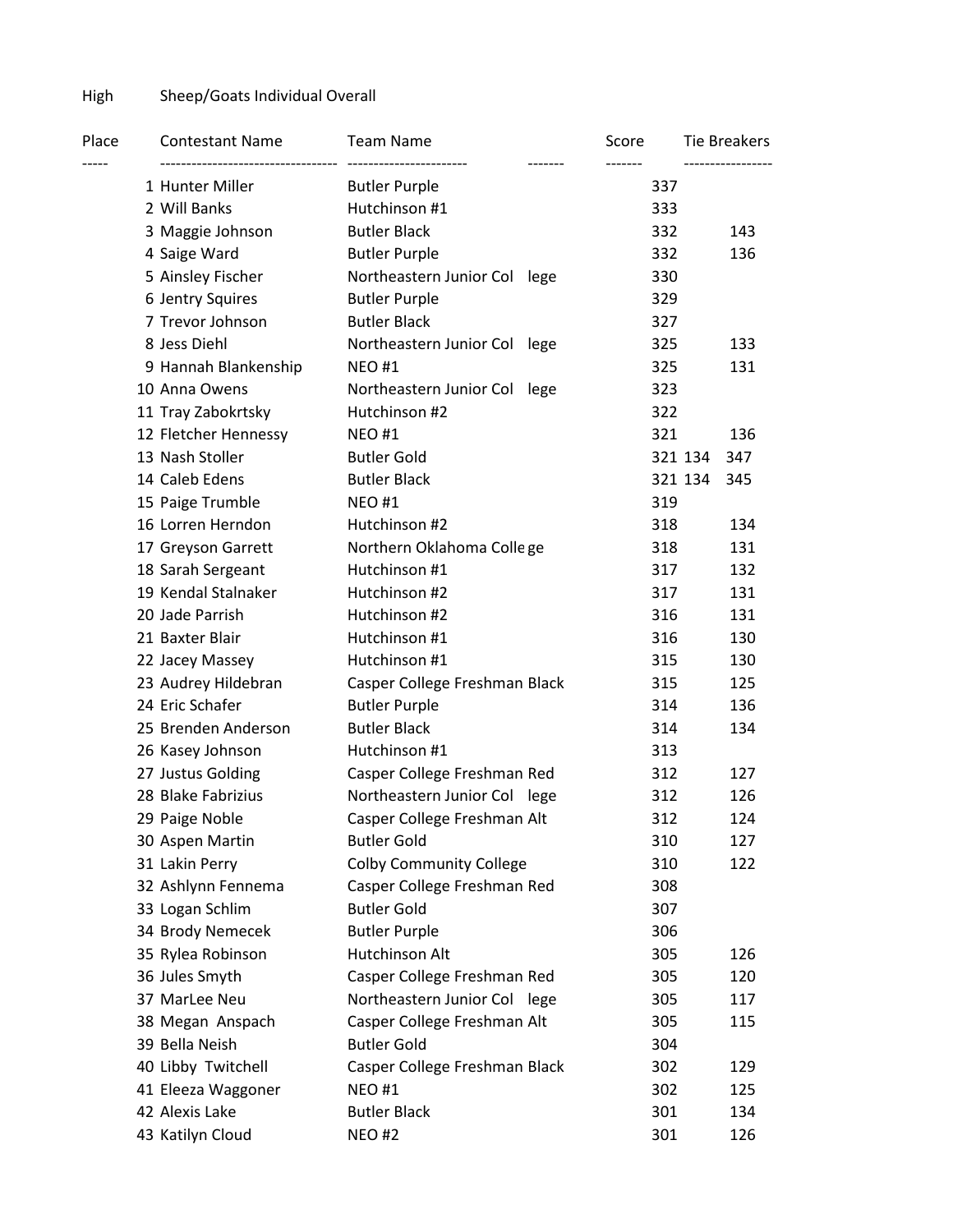| 44 Madison Wooderson   | <b>Butler Alt</b>              | 301 | 116 |
|------------------------|--------------------------------|-----|-----|
| 45 Emma Jo Holland     | Hutchinson #2                  | 300 |     |
| 46 Hunter Johnson      | <b>NEO#2</b>                   | 298 |     |
| 47 Michaela Marion     | <b>Butler Gold</b>             | 296 |     |
| 48 Jake Sellman        | Casper College Freshman Red    | 295 | 114 |
| 49 Cassidy Frey        | <b>NCTA</b>                    | 295 | 110 |
| 50 Brayden Anderson    | <b>NECC Black</b>              | 294 |     |
| 51 Elizabeth Burger    | Casper College Freshman Black  | 293 | 125 |
| 52 Dalton Lee          | <b>NEO#2</b>                   | 293 | 124 |
| 53 Clay Allen          | <b>NEO#1</b>                   | 293 | 120 |
| 54 Savannah Peterson   | Casper College Freshman Black  | 292 |     |
| 55 Tyler Gibson        | Northern Oklahoma College      | 291 |     |
| 56 Jake Butyenek       | <b>NEO Alt</b>                 | 290 | 123 |
| 57 Kassie Pechanec     | <b>Colby Community College</b> | 290 | 111 |
| 58 Brooke Nowak        | <b>NEO#2</b>                   | 289 | 129 |
| 59 Trey Conley         | <b>NEO#2</b>                   | 289 | 117 |
| 60 Paul Buehler        | <b>NEO Alt</b>                 | 288 |     |
| 61 Cooper Ray          | Colby Community College Alt    | 286 |     |
| 62 Rebecca Deming      | Northern Oklahoma College      | 283 | 123 |
| 63 Dani Werner         | Casper College Freshman Black  | 283 | 119 |
| 64 McCoy Pace          | Casper College Freshman Red    | 283 | 115 |
| 65 Martha Sanders      | <b>Cowley College</b>          | 281 |     |
| 66 Colt Jones          | Northern Oklahoma College      | 280 | 131 |
| 67 Weston Schmidt      | <b>Colby Community College</b> | 280 | 116 |
| 68 Tim Love            | <b>Eastern Wyoming College</b> | 280 | 114 |
| 69 Lexi Rice           | <b>NCTA Alt</b>                | 279 |     |
| 70 Audrey Brawner      | <b>NCTA</b>                    | 276 | 114 |
| 71 Emerson Randa       | <b>NECC Black</b>              | 276 | 112 |
| 72 Carl Lilja          | <b>Cowley College</b>          | 275 |     |
| 73 Alison Mickelson    | Casper College Freshman Alt    | 273 |     |
| 74 Clayton Runkle      | <b>NCTA</b>                    | 271 |     |
| 75 Madison Vaught      | Hutchinson Alt                 | 268 |     |
| 76 Britney Kreikemeier | <b>NECC Black</b>              | 267 | 108 |
| 77 Connor Collins      | <b>Cowley College</b>          | 267 | 105 |
| 78 Courtney Carr       | <b>Colby Community College</b> | 263 |     |
| 79 Jeremiah Lubben     | <b>NECC Grey</b>               | 258 |     |
| 80 Olivia Nyberg       | <b>NCTA</b>                    | 253 |     |
| 81 Trenedy Jones       | <b>NECC Grey</b>               | 252 |     |
| 82 Meghan Spahr        | <b>NCTA</b>                    | 248 |     |
| 83 Brandy Happold      | <b>NECC Black</b>              | 247 | 105 |
| 84 Lindsi Hughes       | <b>NECC Black</b>              | 247 | 102 |
| 85 Jordan Ostemeyer    | <b>Colby Community College</b> | 245 |     |
| 86 Marcus Johnson      | <b>Eastern Wyoming College</b> | 242 |     |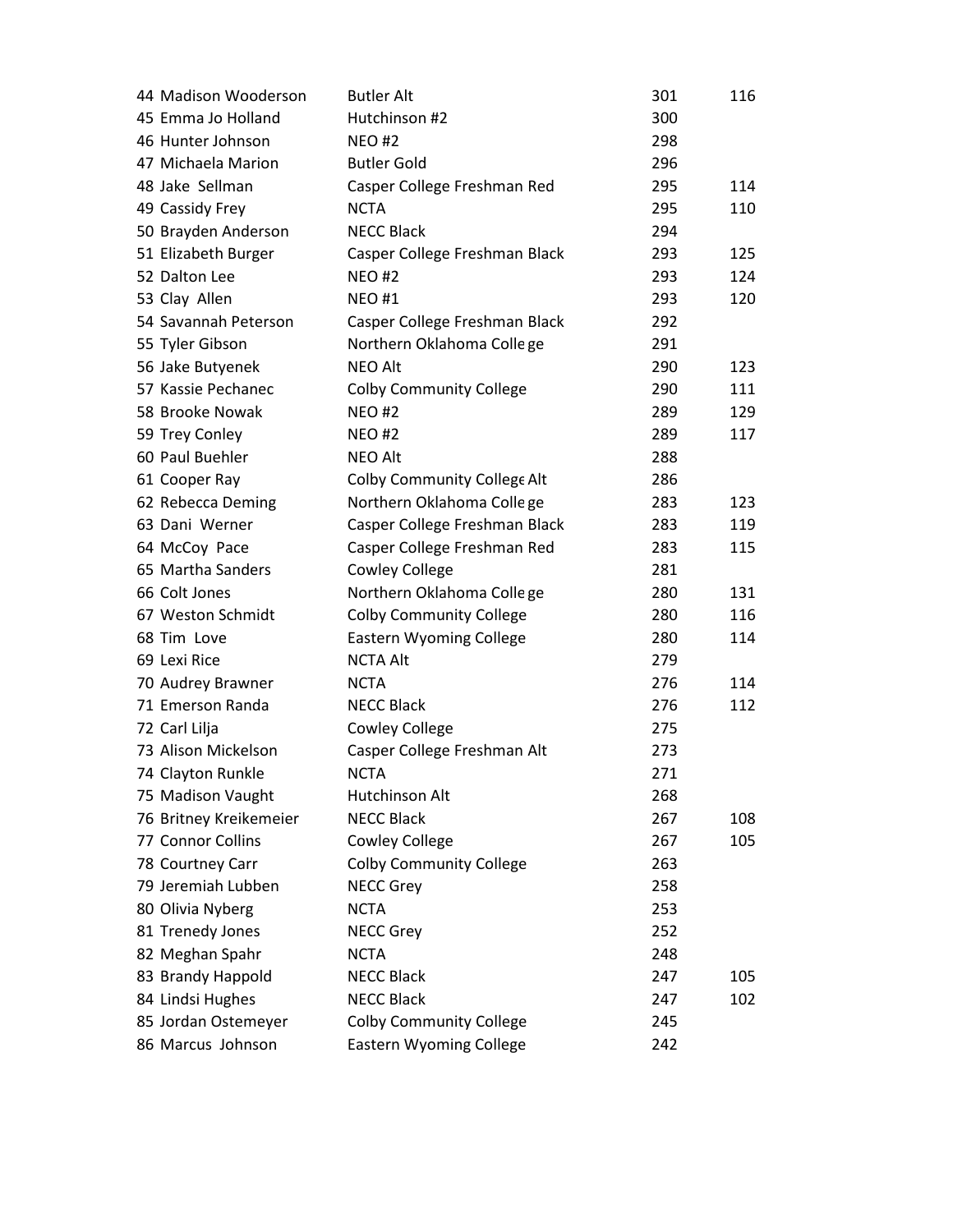### High Individual Reasons

| Place Contestant Name | <b>Team Name</b>            |              | Score | <b>Tie Breakers</b> |
|-----------------------|-----------------------------|--------------|-------|---------------------|
| 1 Eric Schafer        | <b>Butler Purple</b>        |              | 375   |                     |
| 2 Will Banks          | Hutchinson #1               |              | 373   |                     |
| 3 Maggie Johnson      | <b>Butler Black</b>         |              | 370   |                     |
| 4 Jentry Squires      | <b>Butler Purple</b>        |              | 366   |                     |
| 5 Anna Owens          | Northeastern Junior College |              | 363   |                     |
| 6 Trevor Johnson      | <b>Butler Black</b>         |              | 358   |                     |
| 7 Brenden Anderson    | <b>Butler Black</b>         |              | 357   |                     |
| 8 Hunter Miller       | <b>Butler Purple</b>        |              | 355   |                     |
| 9 Saige Ward          | <b>Butler Purple</b>        |              | 353   |                     |
| 10 Brody Nemecek      | <b>Butler Purple</b>        |              | 352   |                     |
| 11 Kasey Johnson      | Hutchinson #1               |              | 351   |                     |
| 12 Tray Zabokrtsky    | Hutchinson #2               |              | 349   | 377                 |
| 13 Jess Diehl         | Northeastern Junior College |              | 349   | 383                 |
| 14 Colt Jones         | Northern Oklahoma College   |              | 348   |                     |
| 15 Baxter Blair       | Hutchinson #1               |              | 347   | 346                 |
| 16 Nash Stoller       | <b>Butler Gold</b>          |              | 347   | 367                 |
| 17 Jade Parrish       | Hutchinson #2               |              | 345   | 339                 |
| 18 Caleb Edens        | <b>Butler Black</b>         |              | 345   | 357                 |
| 19 Aspen Martin       | <b>Butler Gold</b>          |              | 345   | 371                 |
| 20 Lorren Herndon     | Hutchinson #2               |              | 344   |                     |
| 21 Michaela Marion    | <b>Butler Gold</b>          |              | 343   |                     |
| 22 Jacey Massey       | Hutchinson #1               |              | 341   |                     |
| 23 Fletcher Hennessy  | <b>NEO#1</b>                |              | 340   | 349                 |
| 24 Katilyn Cloud      | <b>NEO#2</b>                |              | 340   | 365                 |
| 25 Logan Schlim       | <b>Butler Gold</b>          |              | 339   | 340                 |
| 26 Kendal Stalnaker   | Hutchinson #2               |              | 339   | 357                 |
| 27 Hannah Blankenship | <b>NEO#1</b>                |              | 337   | 366                 |
| 28 Ainsley Fischer    | Northeastern Junior College |              | 337   | 376                 |
| 29 Sarah Sergeant     | Hutchinson #1               |              | 335   | 346                 |
| 30 Paige Trumble      | <b>NEO#1</b>                |              | 335   | 366                 |
| 31 Greyson Garrett    | Northern Oklahoma College   |              | 334   |                     |
| 32 Emma Jo Holland    | Hutchinson #2               |              | 333   | 314                 |
| 33 Alexis Lake        | <b>Butler Black</b>         |              | 333   | 334                 |
| 34 Bella Neish        | <b>Butler Gold</b>          |              | 332   |                     |
| 35 Brooke Nowak       | <b>NEO#2</b>                |              | 329   | 341                 |
| 36 Libby Twitchell    | Casper College Freshman     | <b>Black</b> | 329   | 345                 |
| 37 Eleeza Waggoner    | <b>NEO#1</b>                |              | 328   | 355                 |
| 38 Dani Werner        | Casper College Freshman     | <b>Black</b> | 328   | 356                 |
| 39 MarLee Neu         | Northeastern Junior College |              | 328   | 376                 |
| 40 Savannah Peterson  | Casper College Freshman     | <b>Black</b> | 326   |                     |
| 41 Blake Fabrizius    | Northeastern Junior College |              | 325   |                     |
| 42 Justus Golding     | Casper College Freshman     | Red          | 323   | 333                 |
| 43 Ashlynn Fennema    | Casper College Freshman     | Red          | 323   | 362                 |